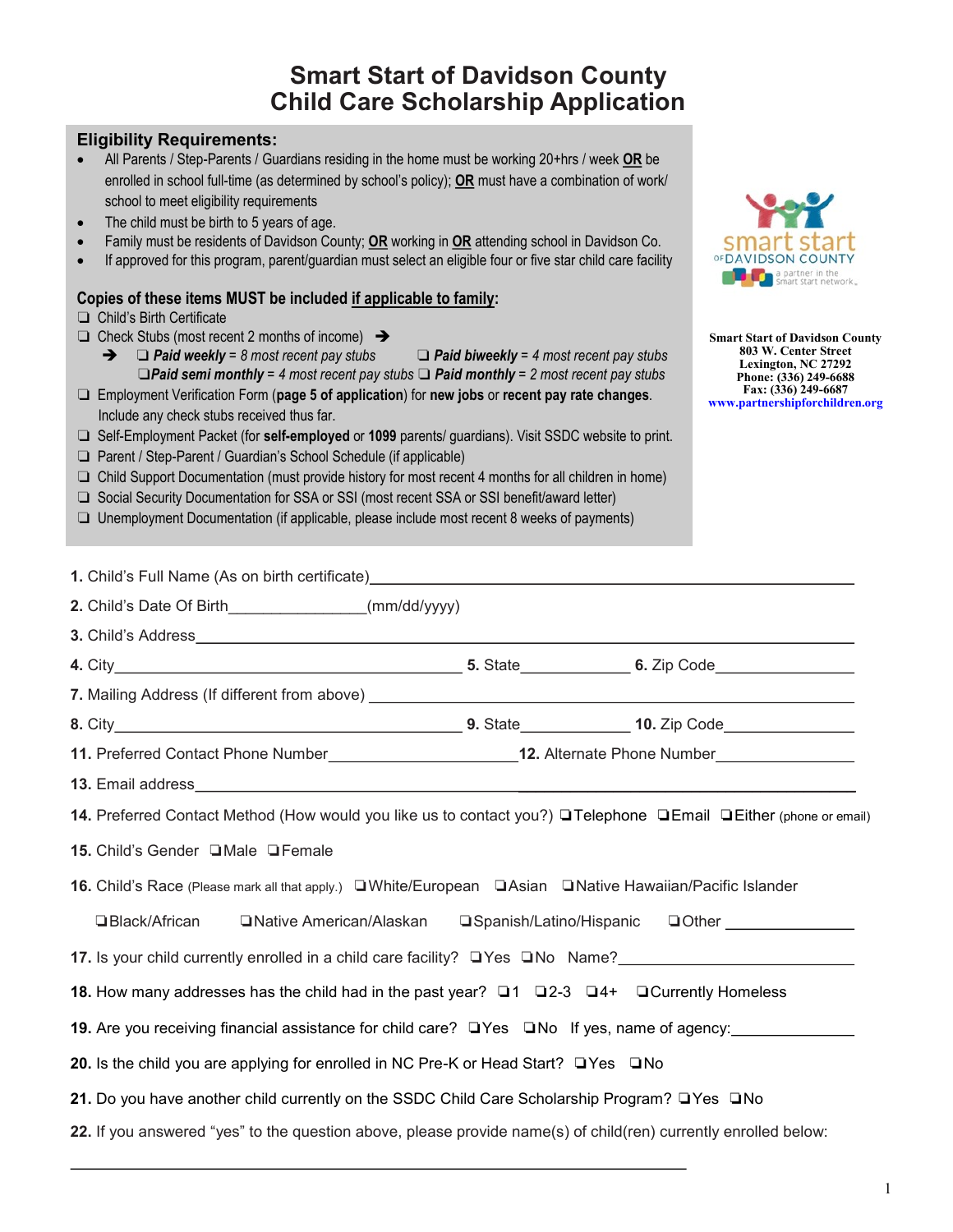# **Child Name \_\_\_**

**1.** Who does the child live with at the address above? Please note that this information may be verified by SSDC and other state agencies.

| <b>PLEASE SELECT ONE:</b>                                                       |
|---------------------------------------------------------------------------------|
| $\Box$ both parents                                                             |
| $\Box$ mother only                                                              |
| <b>□</b> father only                                                            |
| $\Box$ parent & step-parent $\rightarrow$ ( $\Box$ married or $\Box$ unmarried) |
| $\Box$ legal guardian(s)                                                        |
| $\Box$ legal custodian(s)                                                       |
| $\Box$ foster parent(s)                                                         |
| □ other (Please describe.)                                                      |
|                                                                                 |

**2.** Please list ALL of the people who live at the child's address. ➔ **INCLUDE the child you are applying for.**

| <b>NAME</b> | <b>DATE OF BIRTH</b> | <b>RELATIONSHIP TO CHILD ON</b><br><b>APPLICATION</b> |
|-------------|----------------------|-------------------------------------------------------|
|             |                      | <b>APPLICANT CHILD</b>                                |
|             |                      |                                                       |
|             |                      |                                                       |
|             |                      |                                                       |
|             |                      |                                                       |
|             |                      |                                                       |
|             |                      |                                                       |
|             |                      |                                                       |
|             |                      |                                                       |
|             |                      |                                                       |

#### **Total Number of Household Members:\_\_\_\_\_\_\_\_\_**

Smart Start of Davidson County encourages all interested families to complete an application. If funding is not available at the time of application, and the family is determined to be eligible for the Smart Start of Davidson County Child Care Scholarship Program, the child's name will be placed on a waiting list. An at-risk score will be determined for each child. As funds become available, program staff will pull eligible children from the waiting list based upon their prioritization criteria.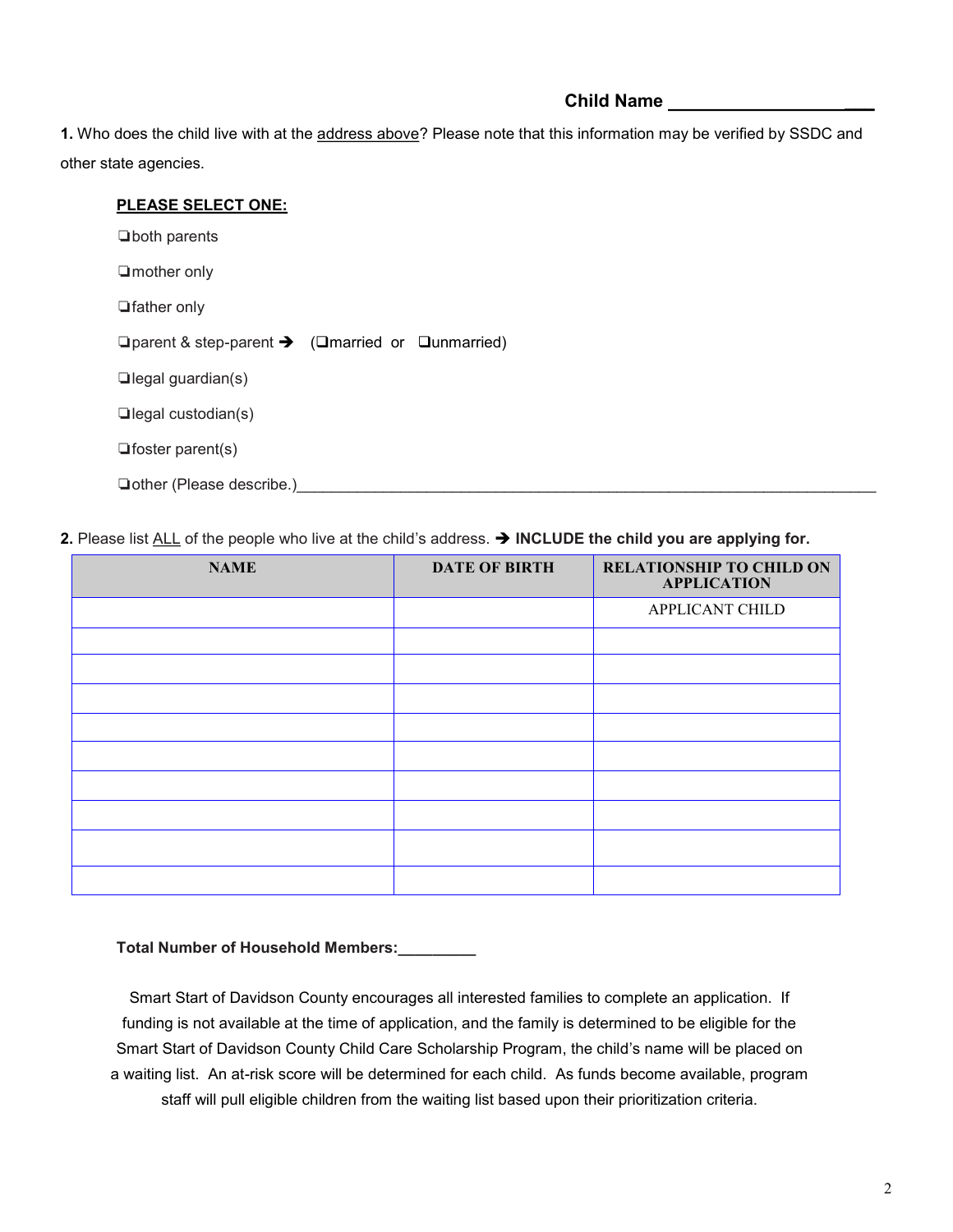# **Child Name \_\_\_**

| Parent / Step-parent / Guardian #1 $\rightarrow$ Please complete questions 1-13.<br>Only complete for those parents / step-parents / guardians who live at the child's address. |  |
|---------------------------------------------------------------------------------------------------------------------------------------------------------------------------------|--|
| 1. Parent/Step-Parent/Guardian Name: 1. 1997) 2. Age: 2. Age: 2. Date of Birth: 1. 1. 1. 1. 1. 1. 1. 1. 1. 1. 1                                                                 |  |
|                                                                                                                                                                                 |  |
| 5. Parent / Step-Parent / Guardian Listed Above is currently: □Employed □Unemployed                                                                                             |  |
|                                                                                                                                                                                 |  |
| 8. Length of employment at current job: □12 months or more □Less than 12 months □N/A                                                                                            |  |
| 9. Parent / Step-Parent / Guardian's current education level? □High School Attendance □ High School Diploma or GED<br>□Some College □College Graduate or Higher                 |  |
|                                                                                                                                                                                 |  |
| 11. Current Student Status (as determined by school): DFull-time status DPart-time status                                                                                       |  |
|                                                                                                                                                                                 |  |
| 13. Does another parent / step-parent / guardian live in the home?<br>$\Box$ Yes $\rightarrow$ Please complete questions 14-25 & 26-29 below.                                   |  |

❏ No ➔ Please only complete questions **26-29** below.

# **Parent / Step-parent / Guardian #2** ➔ *Please complete questions 14-25.*

*Only complete for those parents / step-parents / guardians who live at the child's address.* 

| 14. Parent/Step-Parent/Guardian Name:___________________________15. Age: ______ 16. Date of Birth: __________                                                                                                                            |  |
|------------------------------------------------------------------------------------------------------------------------------------------------------------------------------------------------------------------------------------------|--|
| 17. Marital Status: Single Married Separated Divorced DWidowed                                                                                                                                                                           |  |
| <b>18.</b> Parent / Step-Parent / Guardian Listed Above is currently: □Employed □Unemployed                                                                                                                                              |  |
|                                                                                                                                                                                                                                          |  |
| 21. Length of employment at current job: □12 months or more □Less than 12 months □N/A                                                                                                                                                    |  |
| 22. Parent / Step-Parent / Guardian's current education level? □High School Attendance □High School Diploma or GED                                                                                                                       |  |
| □Some College □College Graduate or Higher                                                                                                                                                                                                |  |
| 23. Presently enrolled in school? □No □Yes → □High School □College □Adult High School/GED Program                                                                                                                                        |  |
| 24. Current Student Status (as determined by school): □Full-time status □Part-time status                                                                                                                                                |  |
| <b>25.</b> Name of School <b>Example 20</b> No. 1 20 No. 1 20 No. 1 20 No. 1 20 No. 1 20 No. 1 20 No. 1 20 No. 1 20 No. 1 20 No. 1 20 No. 1 20 No. 1 20 No. 1 20 No. 1 20 No. 1 20 No. 1 20 No. 1 20 No. 1 20 No. 1 20 No. 1 20 No. 1 20 |  |
|                                                                                                                                                                                                                                          |  |
| Other Income $\rightarrow$ Please complete questions 26-29.                                                                                                                                                                              |  |

**Do you or anyone living in the home with the child receive the following?** (For child support, you must provide amount for **ALL** children in home.)

| 26. Child Support:                | $\Box$ No | $\sqcap$ Yes | Amount: |
|-----------------------------------|-----------|--------------|---------|
| 27. Unemployment:                 | $\Box$ No | $\sqcap$ Yes | Amount: |
| 28. Social Security (SSA or SSI): | $\Box$ No | $\sqcap$ Yes | Amount: |
| 29. Other Income*:                | $\Box$ No | $\sqcap$ Yes | Amount: |
| *Please describe other income:    |           |              |         |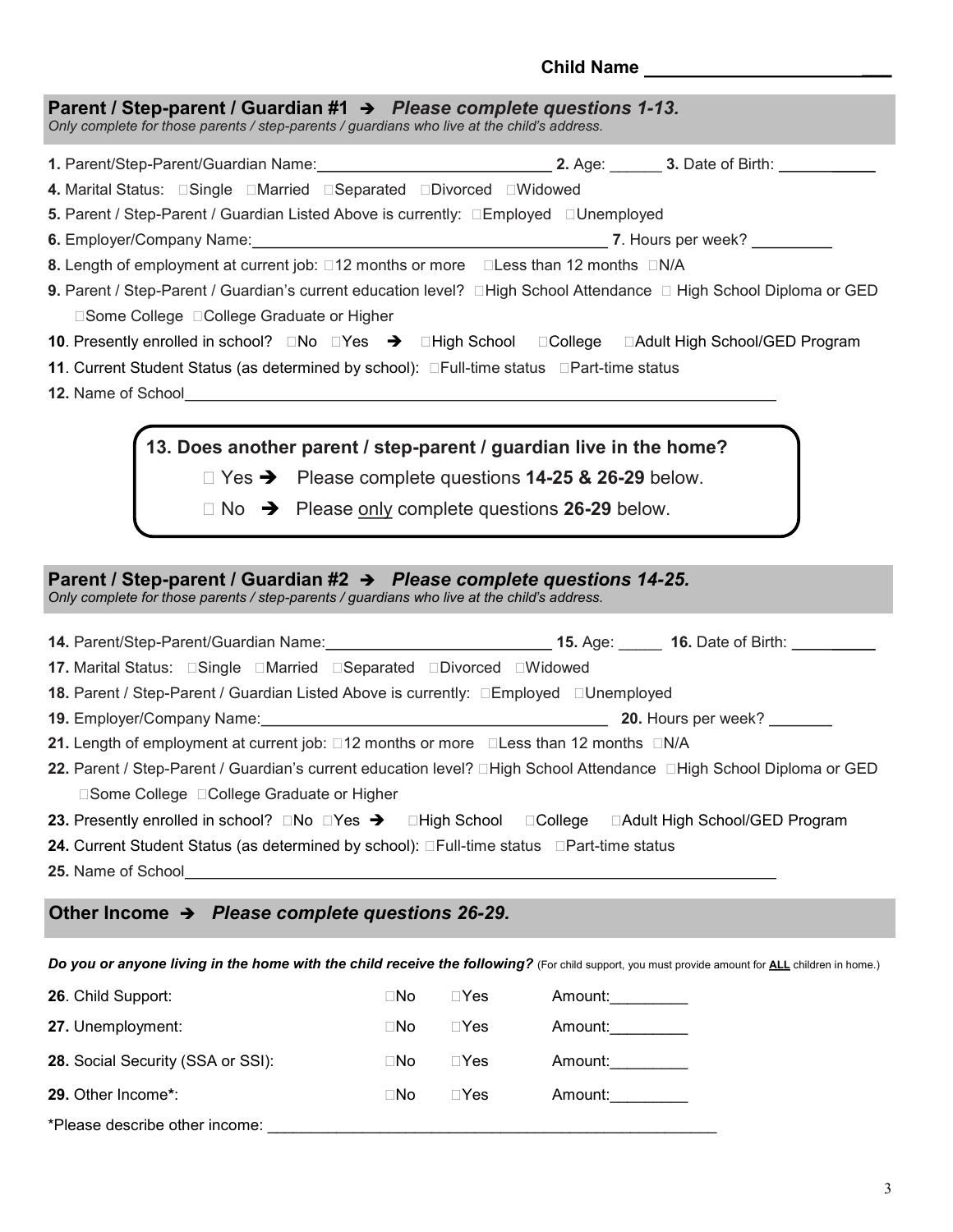# **Child Name**

### *Child's Special Needs and/or Services Received Within Past Year (Please check all that apply.)*

- **1.** Do you think your child might have a developmental or educational challenge? ❏Yes ❏No ❏Don't know If yes, please explain:
- **2.** Does your child have an IFSP (Individualized Family Service Plan)? ❏Yes ❏No ❏Don't know
- **3.** Does your child receive services from CDSA (Children's Developmental Services Agency)? ❏Yes ❏No ❏Don't know
- **4.** Does your child have an IEP (Individualized Education Plan)? ❏Yes ❏No ❏Don't know
- **5.** Does your child have a physical challenge or chronic illness (for example: cerebral palsy, asthma, etc)? ❏Yes ❏No ❏Don't know If yes, please explain:
- **6.** Has your child been seen by a pediatric specialist for a chronic health concern? ❏Yes ❏No ❏Don't know

#### *Language*

- **7.** Your family speaks English: ❏Most of the time. ❏Some of the time. ❏Does not speak English.
- **8.** If English is not spoken in the home most of the time, what language is?

#### *Family Challenges (Occurrences during past year for Parent/Guardian)*

- **9.** □Employer reduced work hours or laid off from work since \_\_\_\_\_\_\_\_\_\_\_\_\_\_\_\_\_\_
- **10.** ❏Physical challenge or chronic illness
- **11.** ❏Substance abuse
- **12.** □Mental health services
- **13.** ❏Incarceration
- **14. □Domestic Violence ( □unreported □reported)**
- **15.** ❏Reported child abuse and/or neglect

#### **I CERTIFY THAT ALL OF THE INFORMATION ABOVE IS TRUE AND CORRECT AND THAT ALL INCOME IS REPORTED. I UNDERSTAND THAT THIS INFORMATION IS BEING GIVEN FOR THE RECEIPT OF STATE FUNDS; THAT CHILD CARE SCHOLARSHIP PROGRAM OFFICIALS MAY VERIFY THE INFORMATION ON THE APPLICATION; AND THAT DELIBERATE MISREPRESENTATION OF THE INFORMATION CONSTITUTES FRAUD AND MAY SUBJECT ME TO PROSECUTION UNDER APPLICABLE STATE LAWS.**

#### **Signature of Person completing this form:**

| Parent/Guardian Signature:<br>Date |  |
|------------------------------------|--|
|------------------------------------|--|

Relationship to child:

\*If guardian signs, documentation of guardianship will be required.

Please return this form and required documentation to Smart Start of Davidson County 803 W. Center Street Lexington, NC 27292 (336) 249-6688 phone • (336) 249-6687 fax www.partnershipforchildren.org